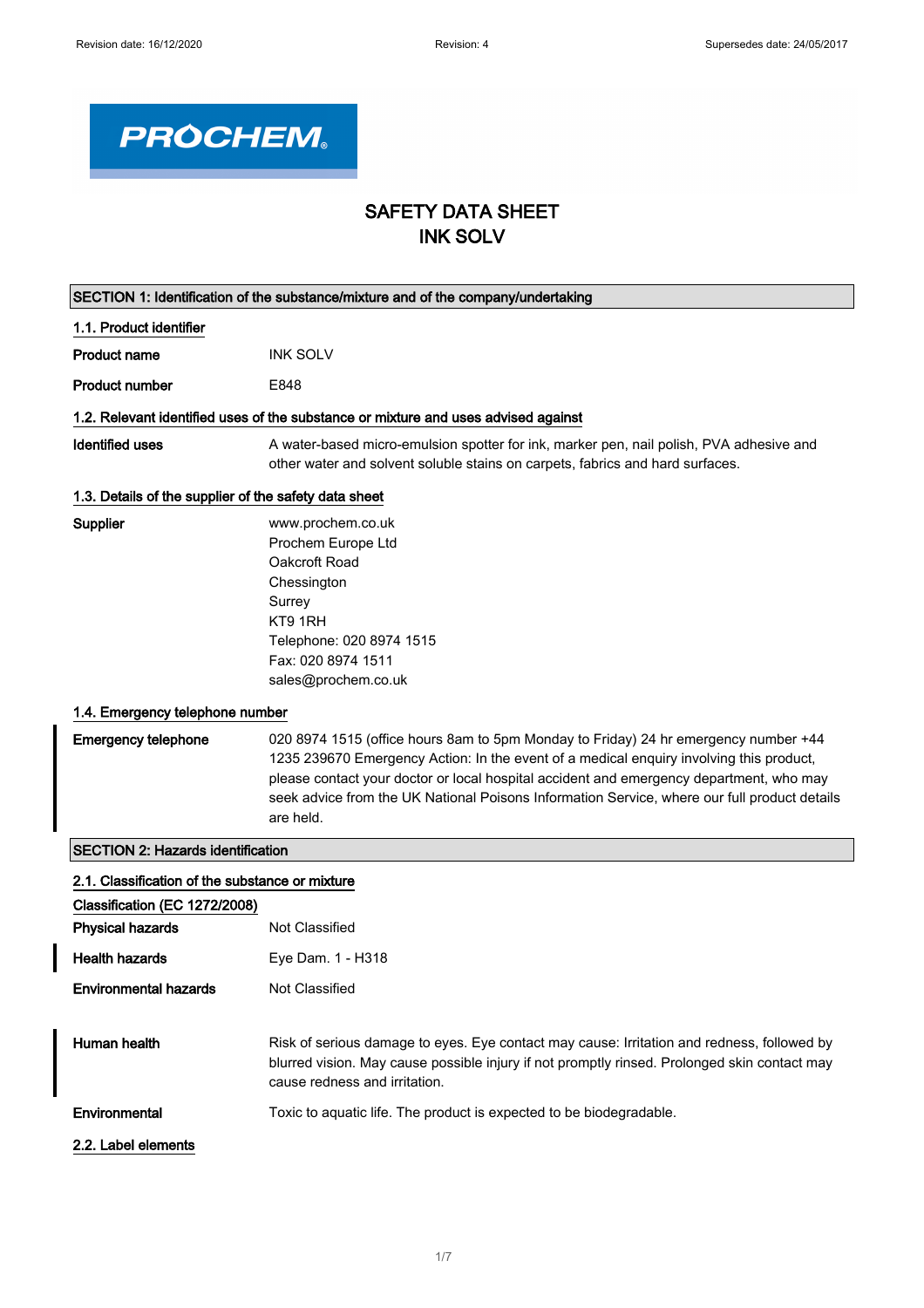### Hazard pictograms



| Signal word                     | Danger                                                                                                                                                                                                                                                                                                                                                                                             |
|---------------------------------|----------------------------------------------------------------------------------------------------------------------------------------------------------------------------------------------------------------------------------------------------------------------------------------------------------------------------------------------------------------------------------------------------|
| <b>Hazard statements</b>        | H318 Causes serious eye damage.                                                                                                                                                                                                                                                                                                                                                                    |
| <b>Precautionary statements</b> | P <sub>102</sub> Keep out of reach of children.<br>P262 Do not get in eyes, on skin, or on clothing.<br>P280 Wear protective gloves/ protective clothing/ eye protection/ face protection.<br>P305+P351+P338 IF IN EYES: Rinse cautiously with water for several minutes. Remove<br>contact lenses, if present and easy to do. Continue rinsing.<br>P310 Immediately call a POISON CENTER/ doctor. |
| Contains                        | Alcohols, C9-11-iso, C10-rich, ethoxylated, Nopol ethoxylated propoxylated                                                                                                                                                                                                                                                                                                                         |

#### 2.3. Other hazards

See section 8 for details of exposure limits.

## SECTION 3: Composition/information on ingredients

## 3.2. Mixtures

## Alcohols, C9-11-iso, C10-rich, ethoxylated 30-60%

CAS number: 78330-20-8

### Classification

Eye Dam. 1 - H318

### Nopol ethoxylated propoxylated 5-10%

CAS number: 174955-61-4

### Classification

Acute Tox. 4 - H302 Eye Dam. 1 - H318

The Full Text for all R-Phrases and Hazard Statements are Displayed in Section 16.

| <b>SECTION 4: First aid measures</b><br>4.1. Description of first aid measures |                                                                                                                                                                                                       |
|--------------------------------------------------------------------------------|-------------------------------------------------------------------------------------------------------------------------------------------------------------------------------------------------------|
|                                                                                |                                                                                                                                                                                                       |
| Ingestion                                                                      | Do not induce vomiting. Do not give anything to drink. Seek medical advice immediately and<br>show the container or label. Show this Safety Data Sheet to the medical personnel.                      |
| <b>Skin contact</b>                                                            | Remove contaminated clothing and rinse skin thoroughly with water. Get medical attention if<br>irritation persists after washing.                                                                     |
| Eye contact                                                                    | Rinse immediately with plenty of water. Remove any contact lenses and open eyelids wide<br>apart. Continue to rinse for at least 15 minutes. Get medical attention immediately. Continue<br>to rinse. |

### 4.2. Most important symptoms and effects, both acute and delayed

Eye contact **Risk of serious damage to eyes.**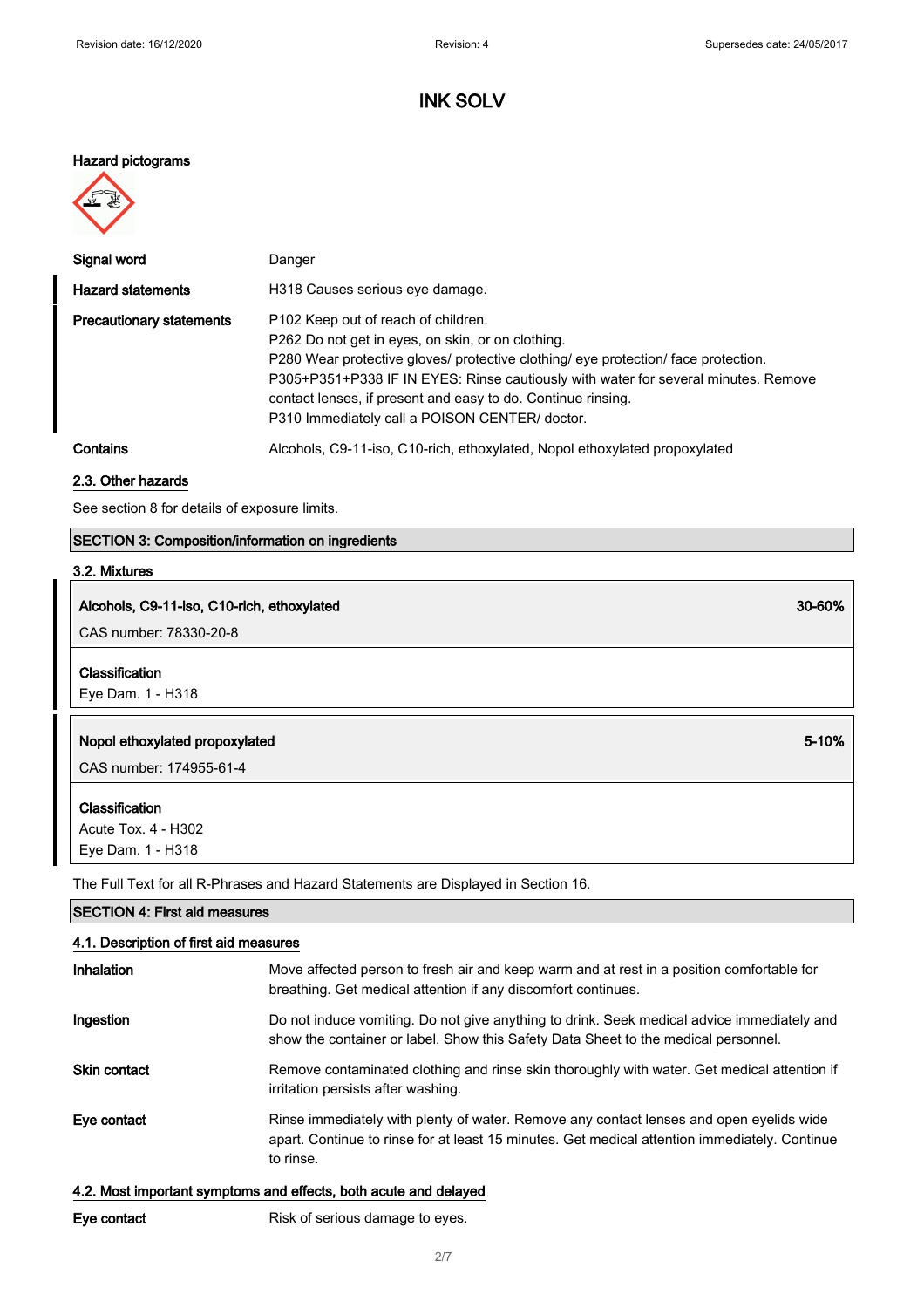### 4.3. Indication of any immediate medical attention and special treatment needed

| Notes for the doctor                                              | In the event of contact with eyes or ingestion seek immediate medical help. Treat<br>symptomatically.                                                                                                                                                                                                         |
|-------------------------------------------------------------------|---------------------------------------------------------------------------------------------------------------------------------------------------------------------------------------------------------------------------------------------------------------------------------------------------------------|
| <b>SECTION 5: Firefighting measures</b>                           |                                                                                                                                                                                                                                                                                                               |
| 5.1. Extinguishing media                                          |                                                                                                                                                                                                                                                                                                               |
| Suitable extinguishing media                                      | Use fire-extinguishing media suitable for the surrounding fire. Water spray, foam, dry powder<br>or carbon dioxide.                                                                                                                                                                                           |
| Unsuitable extinguishing<br>media                                 | Do not use water jet as an extinguisher, as this will spread the fire.                                                                                                                                                                                                                                        |
| 5.2. Special hazards arising from the substance or mixture        |                                                                                                                                                                                                                                                                                                               |
| Specific hazards                                                  | No unusual fire or explosion hazards noted.                                                                                                                                                                                                                                                                   |
| <b>Hazardous combustion</b><br>products                           | In case of fire, toxic gases may be formed.                                                                                                                                                                                                                                                                   |
| 5.3. Advice for firefighters                                      |                                                                                                                                                                                                                                                                                                               |
| Protective actions during<br>firefighting                         | Avoid release to the environment. Contain and collect extinguishing water. Do not discharge<br>into drains or watercourses or onto the ground. Collect and dispose of spillage as indicated in<br>Section 13.                                                                                                 |
| Special protective equipment<br>for firefighters                  | Wear positive-pressure self-contained breathing apparatus (SCBA) and appropriate protective<br>clothing.                                                                                                                                                                                                      |
| <b>SECTION 6: Accidental release measures</b>                     |                                                                                                                                                                                                                                                                                                               |
|                                                                   | 6.1. Personal precautions, protective equipment and emergency procedures                                                                                                                                                                                                                                      |
| <b>Personal precautions</b>                                       | Wear protective clothing as described in Section 8 of this safety data sheet. Avoid contact with<br>skin and eyes.                                                                                                                                                                                            |
| 6.2. Environmental precautions                                    |                                                                                                                                                                                                                                                                                                               |
| <b>Environmental precautions</b>                                  | Do not discharge into drains or watercourses or onto the ground.                                                                                                                                                                                                                                              |
| 6.3. Methods and material for containment and cleaning up         |                                                                                                                                                                                                                                                                                                               |
| Methods for cleaning up                                           | Stop leak if possible without risk. Absorb spillage with non-combustible, absorbent material.<br>Collect and place in suitable waste disposal containers and seal securely. Dispose of waste to<br>licensed waste disposal site in accordance with the requirements of the local Waste Disposal<br>Authority. |
| 6.4. Reference to other sections                                  |                                                                                                                                                                                                                                                                                                               |
| Reference to other sections                                       | For personal protection, see Section 8. For waste disposal, see Section 13.                                                                                                                                                                                                                                   |
| <b>SECTION 7: Handling and storage</b>                            |                                                                                                                                                                                                                                                                                                               |
| 7.1. Precautions for safe handling                                |                                                                                                                                                                                                                                                                                                               |
| <b>Usage precautions</b>                                          | Wear protective clothing as described in Section 8 of this safety data sheet. Wash hands<br>thoroughly after handling. Wash contaminated clothing before reuse. Do not eat, drink or<br>smoke when using this product.                                                                                        |
| 7.2. Conditions for safe storage, including any incompatibilities |                                                                                                                                                                                                                                                                                                               |
| <b>Storage precautions</b>                                        | Keep out of the reach of children. Store in closed original container at temperatures between<br>5°C and 30°C. Keep away from heat, sparks and open flame. Store away from the following                                                                                                                      |

materials: Strong acids. Strong alkalis. Strong oxidising agents.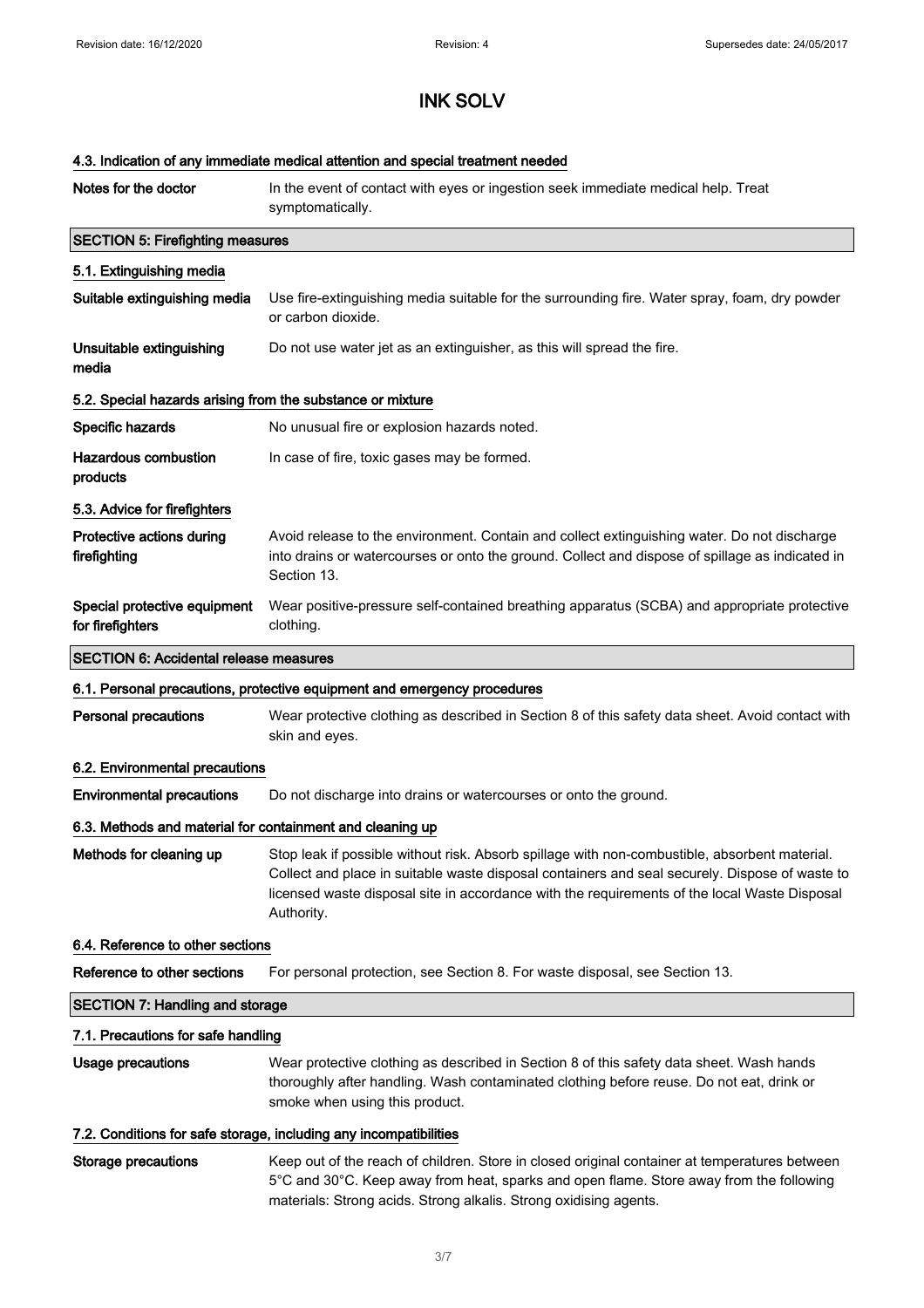## 7.3. Specific end use(s)

Specific end use(s) The identified uses for this product are detailed in Section 1.2.

| <b>SECTION 8: Exposure controls/Personal protection</b> |                                                                                                                                                                                                                         |
|---------------------------------------------------------|-------------------------------------------------------------------------------------------------------------------------------------------------------------------------------------------------------------------------|
| 8.1. Control parameters                                 |                                                                                                                                                                                                                         |
| Ingredient comments                                     | No exposure limits known for ingredient(s).                                                                                                                                                                             |
| 8.2. Exposure controls                                  |                                                                                                                                                                                                                         |
| Protective equipment                                    |                                                                                                                                                                                                                         |
|                                                         |                                                                                                                                                                                                                         |
| Appropriate engineering<br>controls                     | Provide adequate ventilation.                                                                                                                                                                                           |
| Eye/face protection                                     | Side shield safety glasses are recommended when handling this product.                                                                                                                                                  |
| Hand protection                                         | It is recommended that gloves are made of the following material: Neoprene. Protective<br>gloves should be inspected for wear before use and replaced regularly in accordance with the<br>manufacturers specifications. |
| Hygiene measures                                        | Wash hands thoroughly after handling. Wash contaminated clothing before reuse. Do not eat,<br>drink or smoke when using this product.                                                                                   |
| <b>Respiratory protection</b>                           | Not required in normal use. If ventilation is inadequate, suitable respiratory protection must be<br>worn.                                                                                                              |

## SECTION 9: Physical and chemical properties

### 9.1. Information on basic physical and chemical properties

| Appearance                                      | Viscous liquid.                 |
|-------------------------------------------------|---------------------------------|
| Colour                                          | Clear.                          |
| Odour                                           | Mild.                           |
| рH                                              | pH (concentrated solution): 7.5 |
| Initial boiling point and range                 | Not determined.                 |
| Flash point                                     | Not determined.                 |
| <b>Evaporation rate</b>                         | Not determined.                 |
| Upper/lower flammability or<br>explosive limits | Not applicable.                 |
| Vapour pressure                                 | Not determined.                 |
| Vapour density                                  | Not determined.                 |
| <b>Relative density</b>                         | 1.01                            |
| Solubility(ies)                                 | Soluble in water.               |
| <b>Partition coefficient</b>                    | Not determined.                 |
| <b>Viscosity</b>                                | Not determined.                 |
| <b>Explosive properties</b>                     | Not applicable.                 |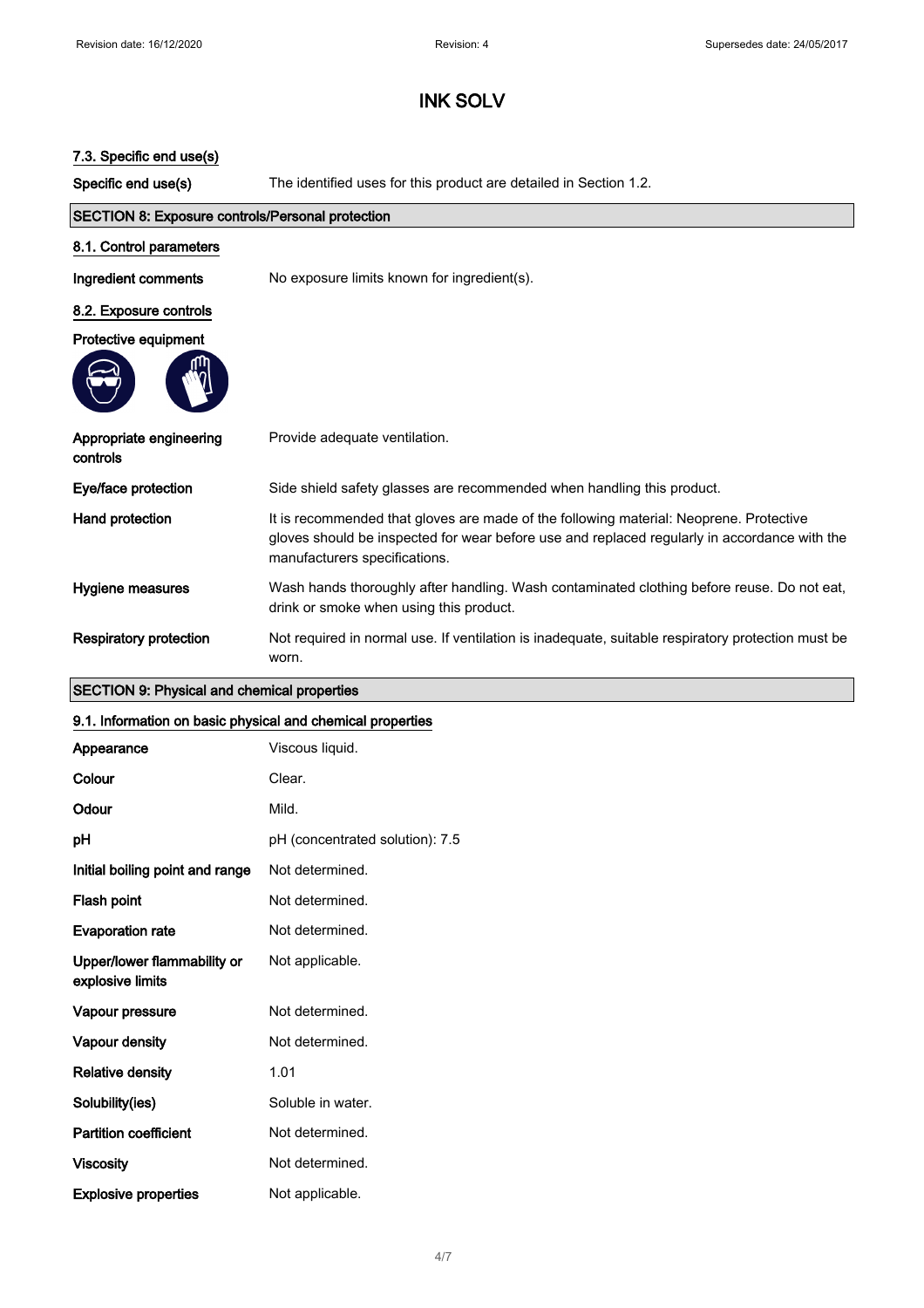| <b>Oxidising properties</b>                                    | Not applicable.                                                                                                                             |
|----------------------------------------------------------------|---------------------------------------------------------------------------------------------------------------------------------------------|
| 9.2. Other information                                         |                                                                                                                                             |
| Other information                                              | None.                                                                                                                                       |
| <b>SECTION 10: Stability and reactivity</b>                    |                                                                                                                                             |
| 10.1. Reactivity                                               |                                                                                                                                             |
| Reactivity                                                     | There are no known reactivity hazards associated with this product.                                                                         |
| 10.2. Chemical stability                                       |                                                                                                                                             |
| <b>Stability</b>                                               | Stable at normal ambient temperatures and when used as recommended.                                                                         |
| 10.3. Possibility of hazardous reactions                       |                                                                                                                                             |
| Possibility of hazardous<br>reactions                          | Not determined.                                                                                                                             |
| 10.4. Conditions to avoid                                      |                                                                                                                                             |
| <b>Conditions to avoid</b>                                     | Store in closed original container at temperatures between 5°C and 30°C. Avoid heat, flames<br>and other sources of ignition.               |
| 10.5. Incompatible materials                                   |                                                                                                                                             |
| Materials to avoid                                             | Strong acids. Strong alkalis. Strong oxidising agents.                                                                                      |
| 10.6. Hazardous decomposition products                         |                                                                                                                                             |
| Hazardous decomposition<br>products                            | Thermal decomposition or combustion may liberate carbon oxides and other toxic gases or<br>vapours.                                         |
| <b>SECTION 11: Toxicological information</b>                   |                                                                                                                                             |
| 11.1. Information on toxicological effects                     |                                                                                                                                             |
| Acute toxicity - oral<br>ATE oral (mg/kg)                      | 7,500.01                                                                                                                                    |
| Skin corrosion/irritation<br>Skin corrosion/irritation         | Slightly irritating.                                                                                                                        |
| Serious eye damage/irritation<br>Serious eye damage/irritation | Risk of serious damage to eyes. Eye contact may cause: Irritation and redness, followed by<br>blurred vision. Profuse watering of the eyes. |
| <b>Skin sensitisation</b><br><b>Skin sensitisation</b>         | Not sensitising.                                                                                                                            |
| Germ cell mutagenicity<br>Genotoxicity - in vivo               | No effects expected based upon current data.                                                                                                |
| Carcinogenicity<br>Carcinogenicity                             | No effects expected based upon current data.                                                                                                |
| Reproductive toxicity<br>Reproductive toxicity - fertility     | No effects expected based upon current data.                                                                                                |
| <b>SECTION 12: Ecological information</b>                      |                                                                                                                                             |

12.1. Toxicity

Toxicity Toxic to aquatic life.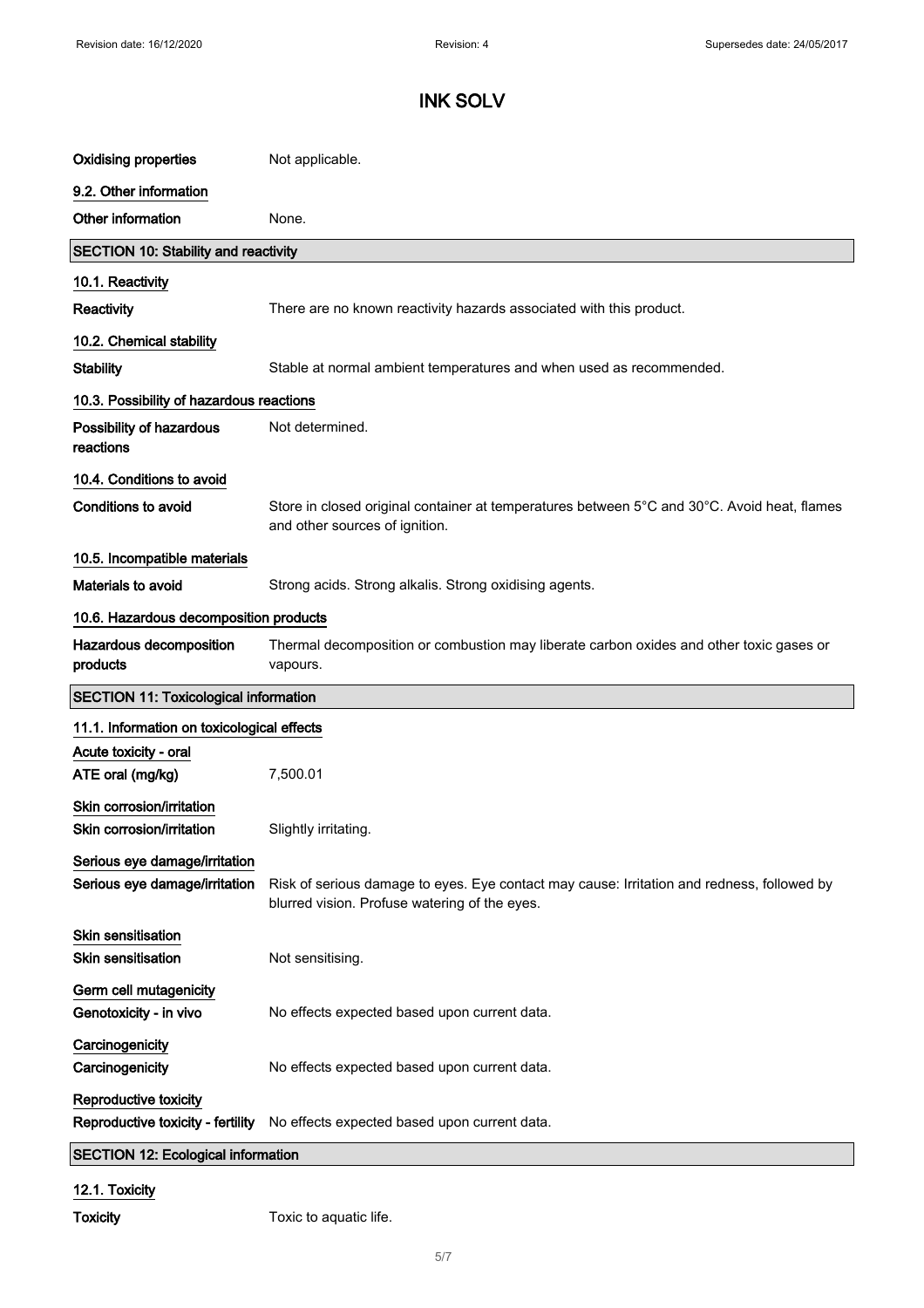#### 12.2. Persistence and degradability

Persistence and degradability The surfactant(s) contained in this product complies(comply) with the biodegradability criteria as laid down in Regulation (EC) No. 648/2004 on detergents. (Detergents (Amendment) (EU Exit) Regulations UK SI 2020/1617). Data to support this assertion are held at the disposal of the competent authorities of the Member States and will be made available to them at their direct request, or at the request of a detergent manufacturer. 12.3. Bioaccumulative potential Bioaccumulative potential The product is not bioaccumulating. Partition coefficient Not determined. 12.4. Mobility in soil Mobility **Mobility** The product is soluble in water. 12.5. Results of PBT and vPvB assessment Results of PBT and vPvB assessment This product does not contain any substances classified as PBT or vPvB. 12.6. Other adverse effects Other adverse effects None known. SECTION 13: Disposal considerations 13.1. Waste treatment methods Disposal methods Dispose of waste to licensed waste disposal site in accordance with the requirements of the local Waste Disposal Authority. Empty containers should be rinsed with water then crushed and disposed of at legal waste disposal site. SECTION 14: Transport information 14.1. UN number Not classified for transportation. 14.2. UN proper shipping name None. 14.3. Transport hazard class(es) ADR/RID class **IMDG class** 14.4. Packing group None. 14.5. Environmental hazards Environmentally hazardous substance/marine pollutant No. 14.6. Special precautions for user

None.

### 14.7. Transport in bulk according to Annex II of MARPOL and the IBC Code

Transport in bulk according to Not applicable. Annex II of MARPOL 73/78 and the IBC Code